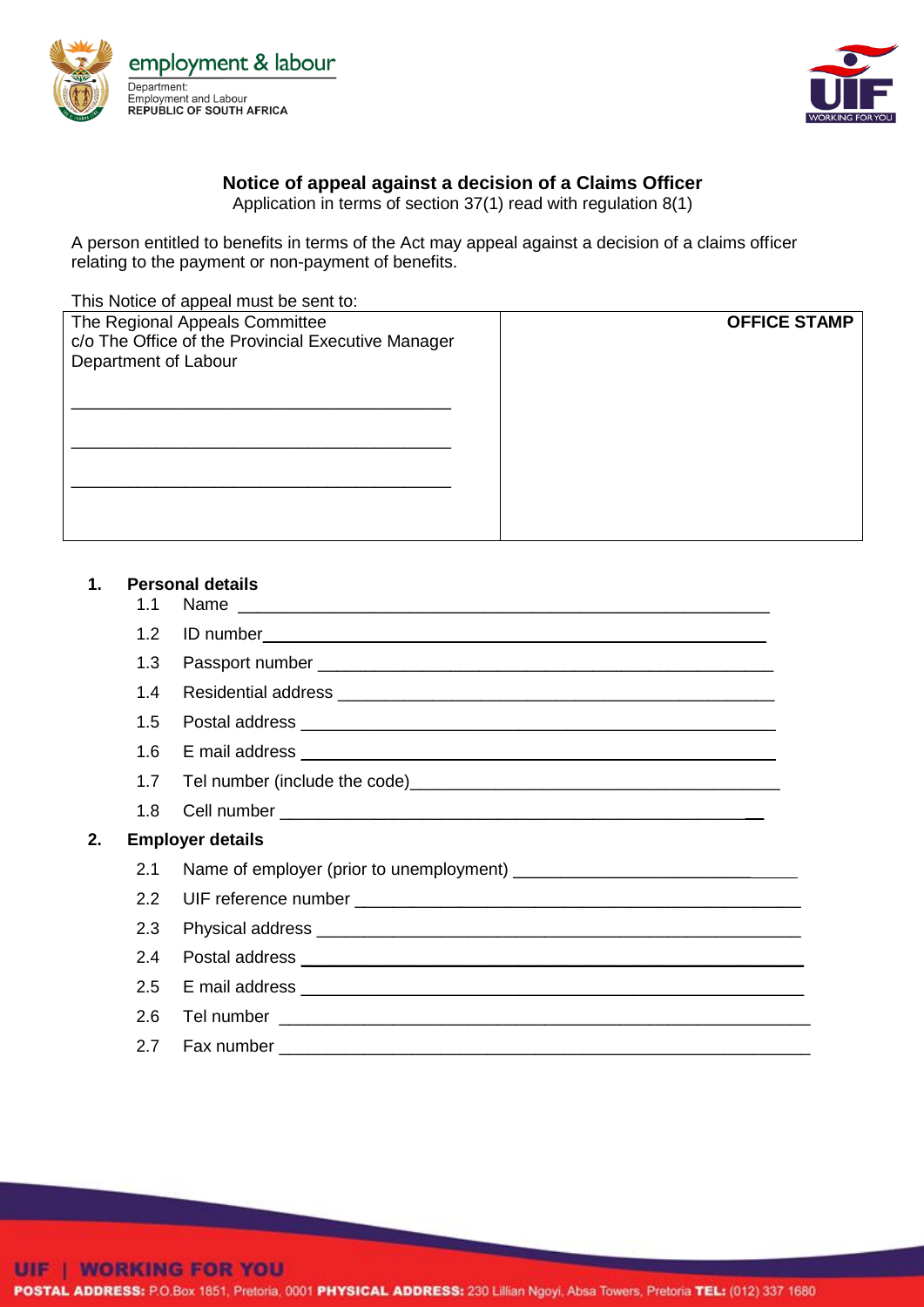

UI-12

\_\_\_\_\_\_\_\_\_\_\_\_\_\_\_\_\_\_\_\_\_\_\_\_\_\_\_\_\_\_\_\_\_\_\_\_\_\_\_\_\_\_\_\_\_\_\_\_\_\_\_\_\_\_\_\_\_\_\_\_\_\_\_\_

\_\_\_\_\_\_\_\_\_\_\_\_\_\_\_\_\_\_\_\_\_\_\_\_\_\_\_\_\_\_\_\_\_\_\_\_\_\_\_\_\_\_\_\_\_\_\_\_\_\_\_\_\_\_\_\_\_\_\_\_\_\_\_\_\_

\_\_\_\_\_\_\_\_\_\_\_\_\_\_\_\_\_\_\_\_\_\_\_\_\_\_\_\_\_\_\_\_\_\_\_\_\_\_\_\_\_\_\_\_\_\_\_\_\_\_\_\_\_\_\_\_\_\_\_\_\_\_\_\_\_

\_\_\_\_\_\_\_\_\_\_\_\_\_\_\_\_\_\_\_\_\_\_\_\_\_\_\_\_\_\_\_\_\_\_\_\_\_\_\_\_\_\_\_\_\_\_\_\_\_\_\_\_\_\_\_\_\_\_\_\_\_\_\_\_\_

\_\_\_\_\_\_\_\_\_\_\_\_\_\_\_\_\_\_\_\_\_\_\_\_\_\_\_\_\_\_\_\_\_\_\_\_\_\_\_\_\_\_\_\_\_\_\_\_\_\_\_\_\_\_\_\_\_\_\_\_\_\_\_\_

\_\_\_\_\_\_\_\_\_\_\_\_\_\_\_\_\_\_\_\_\_\_\_\_\_\_\_\_\_\_\_\_\_\_\_\_\_\_\_\_\_\_\_\_\_\_\_\_\_\_\_\_\_\_\_\_\_\_\_\_\_\_\_\_

\_\_\_\_\_\_\_\_\_\_\_\_\_\_\_\_\_\_\_\_\_\_\_\_\_\_\_\_\_\_\_\_\_\_\_\_\_\_\_\_\_\_\_\_\_\_\_\_\_\_\_\_\_\_\_\_\_\_\_\_\_\_\_\_

\_\_\_\_\_\_\_\_\_\_\_\_\_\_\_\_\_\_\_\_\_\_\_\_\_\_\_\_\_\_\_\_\_\_\_\_\_\_\_\_\_\_\_\_\_\_\_\_\_\_\_\_\_\_\_\_\_\_\_\_\_\_\_\_

\_\_\_\_\_\_\_\_\_\_\_\_\_\_\_\_\_\_\_\_\_\_\_\_\_\_\_\_\_\_\_\_\_\_\_\_\_\_\_\_\_\_\_\_\_\_\_\_\_\_\_\_\_\_\_\_\_\_\_\_\_\_\_\_

\_\_\_\_\_\_\_\_\_\_\_\_\_\_\_\_\_\_\_\_\_\_\_\_\_\_\_\_\_\_\_\_\_\_\_\_\_\_\_\_\_\_\_\_\_\_\_\_\_\_\_\_\_\_\_\_\_\_\_\_\_\_\_\_

\_\_\_\_\_\_\_\_\_\_\_\_\_\_\_\_\_\_\_\_\_\_\_\_\_\_\_\_\_\_\_\_\_\_\_\_\_\_\_\_\_\_\_\_\_\_\_\_\_\_\_\_\_\_\_\_\_\_\_\_\_\_\_\_



**2**

## **3. Decision appealed against**

- 3.1 What decision are you appealing against?
- 3.2 Which body made the decision?
- 3.3 When was the decision made?
- 3.4 When were you notified about the decision?
- 3.5 Why are you appealing against the decision?
- 3.6 In what respects do you think the decision is incorrect or unfair?

3.7 What outcome do you seek from this appeal?

Signature Date

KINDLY NOTE THAT THE APPEAL MUST BE LODGED IN WRITING WITHIN 90 DAYS OF RECEIVING THE REFUSAL/SUSPENSION NOTICE.

<u> The Common State of the Common Sta</u>